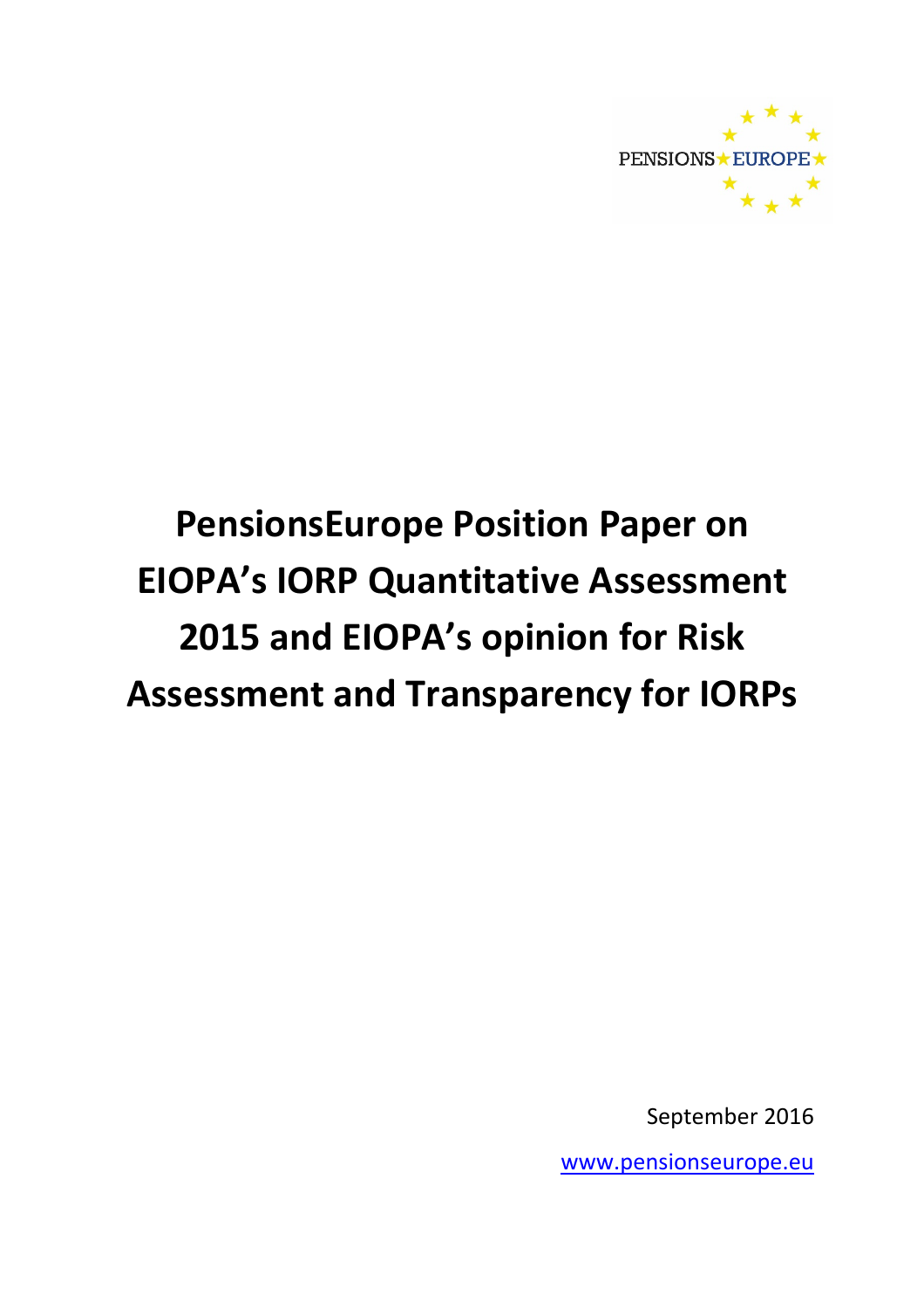#### About PensionsEurope

PensionsEurope represents national associations of pension funds and similar institutions for workplace pensions. Some members operate purely individual pension schemes. PensionsEurope Members are large institutional investors representing the buy-side on the financial markets.

PensionsEurope has 24 member associations in EU Member States and other European countries with significant – in size and relevance – workplace pension systems<sup>1</sup>.

PensionsEurope member organisations cover the workplace pensions of about 70 million European citizens. Through its Member Associations PensionsEurope represents more than € 3.5 trillion of assets managed for future pension payments.

PensionsEurope also has 27 Corporate and Supporter Members which are various service providers and stakeholders that work with IORPs.

PensionsEurope has established a Central & Eastern European Countries Forum (CEEC Forum) to discuss issues common to pension systems in that region.

PensionsEurope has established a Multinational Advisory Group (MAG) which delivers advice on pension issues to PensionsEurope. It provides a collective voice and information sharing for the expertise and opinions of multinationals.

Contact:

l

Mr Matti LEPPÄLÄ, Secretary General/CEO Koningsstraat 97, rue Royale – 1000 Brussels Belgium Tel: +32 (0)2 289 14 14 – Fax: +32 (0) 289 14 15 matti.leppala@pensionseurope.eu www.pensionseurope.eu

<sup>&</sup>lt;sup>1</sup> EU Member States: Austria, Belgium, Bulgaria, Croatia, Estonia, Finland, France, Germany, Hungary, Ireland, Italy, Lithuania, Luxembourg, Netherlands, Portugal, Romania, Spain, Sweden, UK. Non-EU Member States: Iceland, Norway, Switzerland.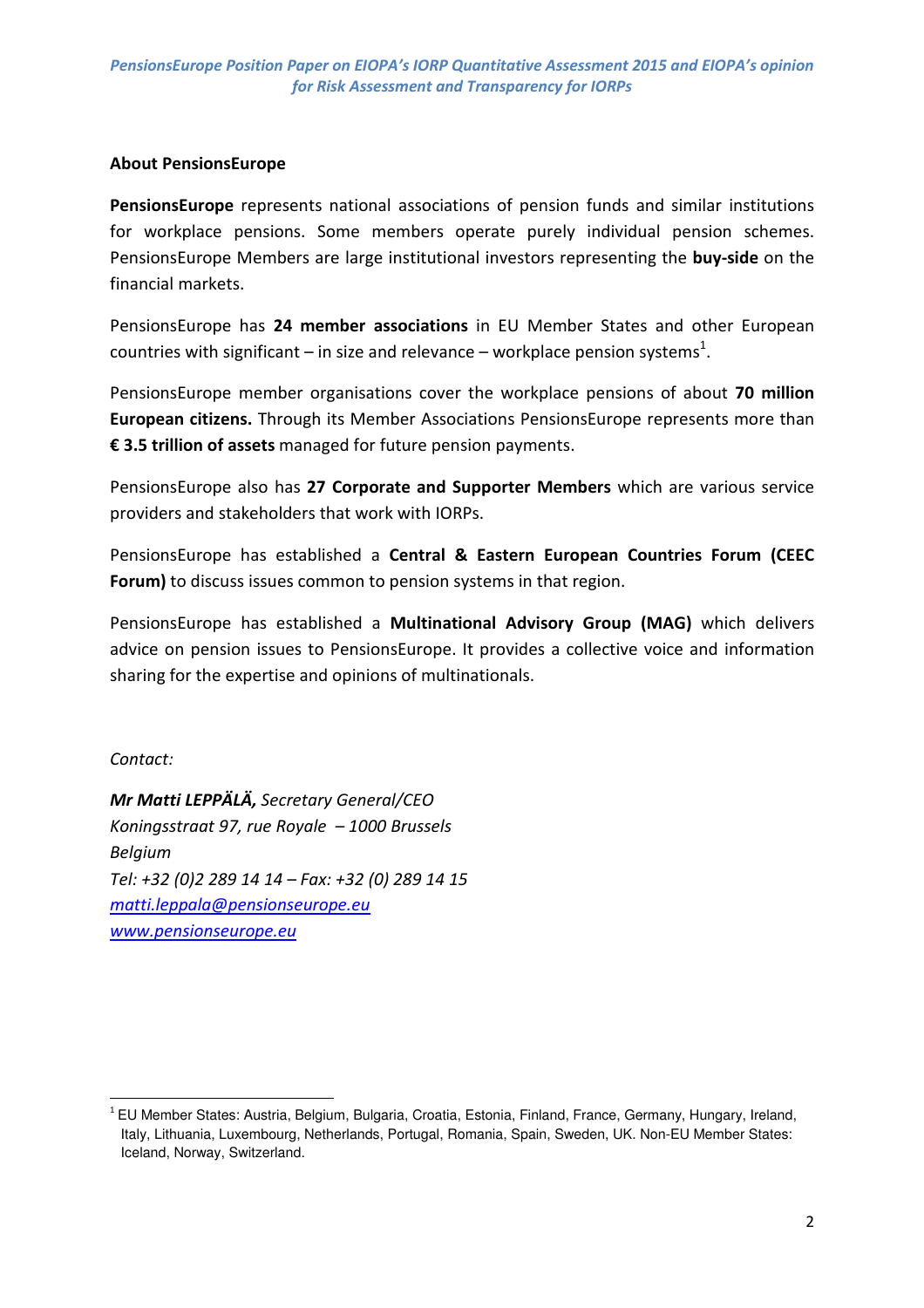# 1. General remarks and key messages

- PensionsEurope welcomes the fact that EIOPA has taken note of some concerns raised by us and by many other stakeholders by proposing that the European institutions refrain at this point in time from introducing harmonised funding or capital requirements for IORPs at the EU level. As EIOPA states, a one-size fits-all regime is not appropriate and would have (potential) significant negative impacts;
- EIOPA's Quantitative Assessment exercise (QA) shows that IORPs pose no systemic risk and capital requirements would have significant negative impacts on IORPs, sponsors and members. PensionsEurope stresses that impacts would be very harmful to the real economy as well in the form of higher contributions and lower benefits;
- PensionsEurope considers EIOPA's proposal for the mandatory use of a 'Common Methodology' (i.e. the holistic balance sheet (HBS)), to run alongside existing national regulations, impractical, unnecessary, costly, and sometimes even harmful to the market value of some sponsoring undertakings;
- PensionsEurope is against EIOPA's proposal that IORPs should regularly calculate the 'Common Framework Balance Sheet' and the standardised risk assessment and report to the national supervisory authorities and the participants on an annual basis. This would increase tension on standards and required information between national supervisors and EIOPA. Furthermore, PensionsEurope is deeply concerned that in the end this would result as an introduction of harmonised capital requirements for IORPs at the EU level through the back door;
- PensionsEurope is strictly against EIOPA's proposal for public disclosure requirements, as they would confuse participants instead of providing greater transparency;
- PensionsEurope is willing to elaborate further on the shortcomings of the HBS and have a dialogue on these shortcomings. However, PensionsEurope does not see any benefit from EIOPA continuing to work on the HBS model or any other similar 'Common Methodology' or use them in EIOPA's IORP stress tests, as was stated by PensionsEurope in its position paper on EIOPA's IORP Stress Test 2015<sup>2</sup>;
- The use of the HBS for IORPs could lead to increased demand for insurance products. Sponsors might want to avoid the impact of the HBS on their own (corporate) balance sheet, and therefore, might prefer to use insured plans that do not have the same requirement.

<sup>&</sup>lt;sup>2</sup> See PensionsEurope Position Paper on EIOPA's IORP Stress Test 2015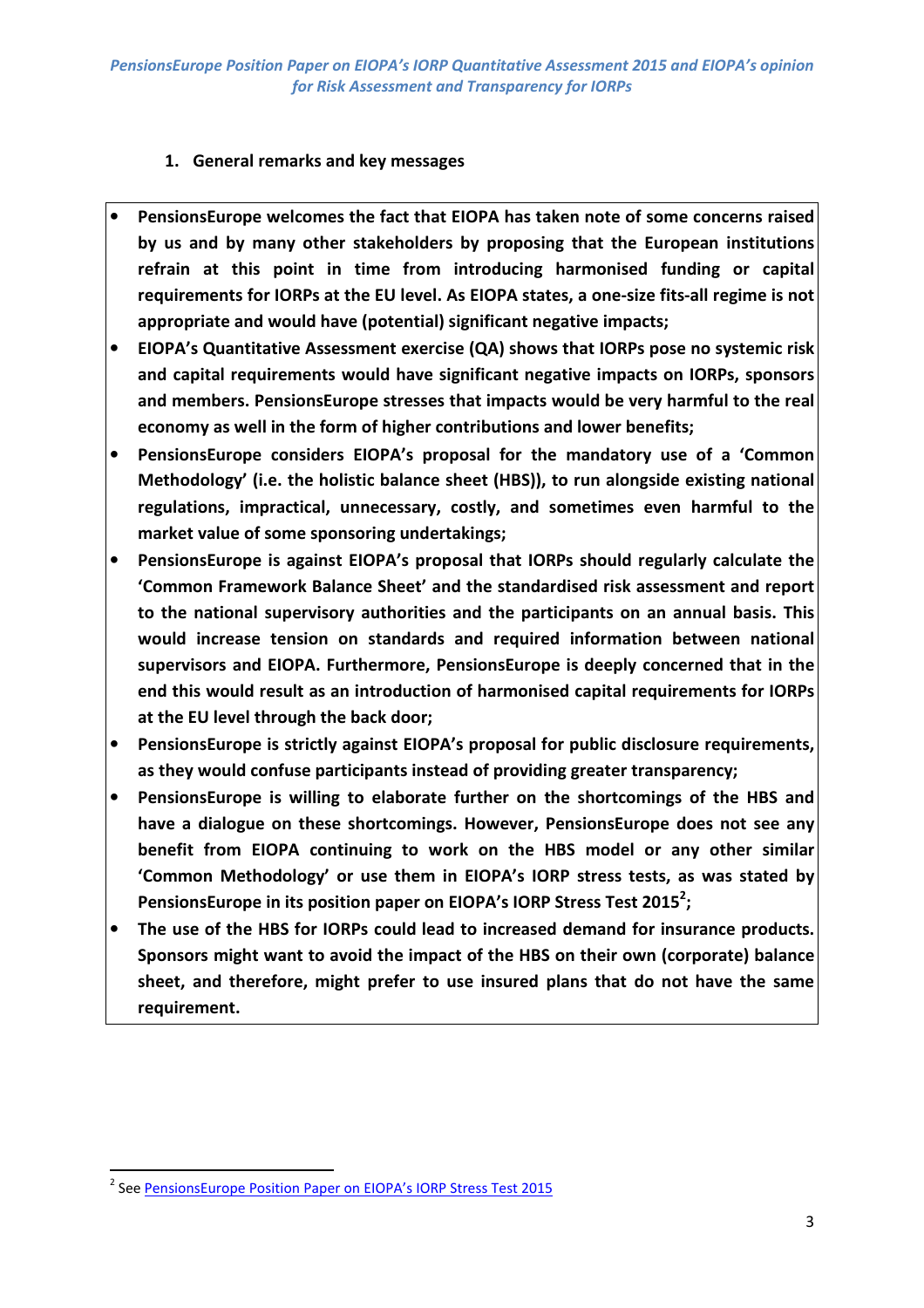#### 2. Introduction

On 14 April 2016 the European Insurance and Occupational Pensions Authority (EIOPA) published the results of its Quantitative Assessment (QA) exercise and its opinion to the European Commission, the Council and the European Parliament for Risk Assessment and Transparency for Institutions for Occupational Retirement Provision (IORPs). Both of these were EIOPA's own initiative work launched in 2013. PensionsEurope notes that the QA sample contained only 101 IORPs and 41% of assets in six member states: Belgium, Germany, Ireland, the Netherlands, Portugal and the UK.

In its opinion to the EU Institutions EIOPA advises that the IORP Directive should be strengthened with a common framework for risk assessment and transparency for IORPs. It is, of course, widely known that this recast Directive has been negotiated in the trilogue meetings in the spring 2016. At the same time, EIOPA states that its "opinion is expressly not intended to amend the existing Commission's proposal for the revision of the IORP Directive". PensionsEurope agrees with the Council and the Parliament that the next review of the Directive should take place no sooner than six years after the entry into force of the revision of the IORP Directive.

Along with many informed commentators, PensionsEurope considers EIOPA's proposal for the mandatory use of a 'Common Framework Balance Sheet', to run alongside existing national regulations, impractical, unnecessary, costly, and sometimes even harmful to the market value of some sponsoring undertakings. In the worst case, it could cause unnecessary confusion without delivering any material benefit to scheme members and scheme sponsors. PensionsEurope is not convinced of EIOPA's arguments in favour of the mandatory use of a 'Common Framework Balance Sheet', as (i) pension schemes are mostly offered at a national level being tied inseparably to national labour, social and tax law, (ii) the number of cross-border IORPs is very limited, and (iii) IORPs and insurers are different institutions with different aims. PensionsEurope also notes that EIOPA has simply rebranded (without an explanation of the reason of this rebranding) what was the 'holistic balance sheet' as the 'Common Framework Balance Sheet' in spite of the fact that the informed commentators, including PensionsEurope, have advised that the use of the phrase 'balance sheet' can be misleading and despite the many shortcomings of the HBS itself<sup>3</sup>.

PensionsEurope does not support the idea of imposing a mandatory EU-wide balance sheet valuation for IORPs. There is no benefit from squeezing the different national pension systems into an EU-wide 'common framework'. Moreover, there is a tangible and unacceptable cost in doing so. Furthermore, by imposing a mandatory EU-wide balance sheet valuation for IORPs, the IORPs' management would get 'steering signals' that differ

<sup>&</sup>lt;sup>3</sup> See PensionsEurope position paper on EIOPA consultation paper on further work on solvency of IORPs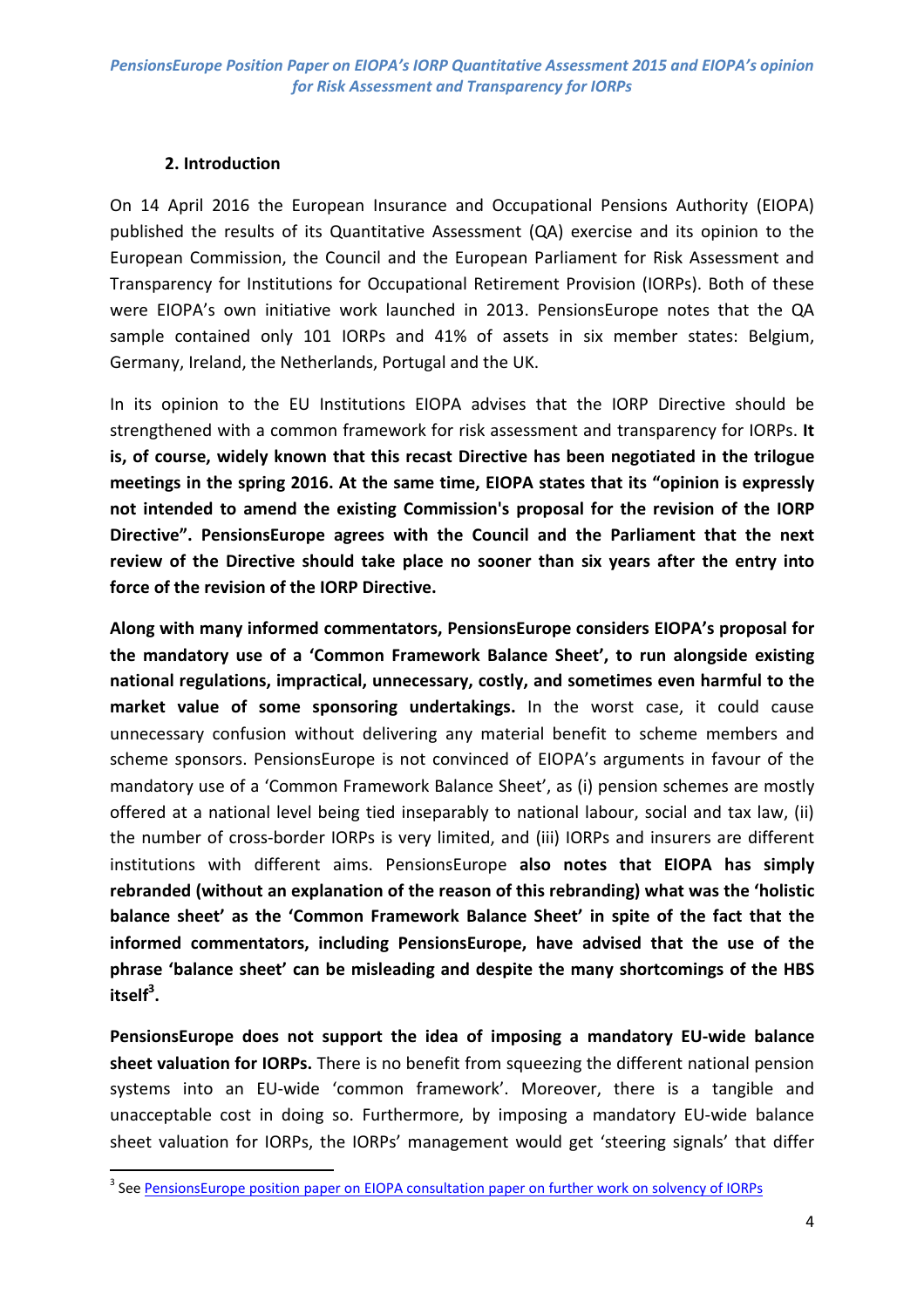from those resulting from the national regulations. EIOPA's argument that a common framework allows comparability across the variety of IORPs in the EU can mislead policymakers as such comparability is spurious and takes no account of the relevance and importance of first pillar (state) pension provision – which differs widely from Member State to Member State.

# 3. Costs to complete the QA exercise were excessive

PensionsEurope contends that the costs of completing the QA exercise were excessive for all IORPs. As EIOPA required exploring each single individual asset in the portfolio, the cost of analysing and capturing the necessary market data (provided by Bloomberg, Reuters etc.) can be significant. The average cost per IORP of completing the QA exercise was estimated at around EUR 33,000 with some variation across countries and clearly the costs were much higher for bigger and more complex IORPs. Scaling these figures up across all European DB IORPs, EIOPA concludes, would result in an overall annual cost, over and above current valuation costs, of up to EUR 300m to complete the 'Common Framework Balance Sheet' and standardised risk assessment according to the QA technical specifications. Furthermore, the cost estimates only consider the costs for calculating IORPs' figures, ignoring the communication costs to explain these figures to stakeholders, and do not take into account the additional costs for NSAs or additional costs for sponsors in providing data to the IORPs.

Moreover, it should be recognised that in the UK, the NSA permitted IORPs to carry out a much simplified assessment which the NSA then supplemented with its own data. EIOPA's cost estimate is therefore vastly understated. This is particularly relevant given EIOPA's own assessment that the number of affected IORPs in the UK means that 70% of the aggregate cost will fall on IORPs based in the UK.

## 4. Common Framework Balance Sheet

l

There are several shortcomings in the use of the HBS, now renamed 'Common Framework Balance Sheet'.<sup>4</sup> The common methodology proposed by EIOPA consists of a marketconsistent balance sheet and a standardised risk assessment. PensionsEurope notes that EIOPA has used the term "standardised risk assessment" instead of "solvency capital requirement". In the quantitative assessment the pre-defined stressed risk factors were calibrated to a 0.5% probability of occurrence over a one-year horizon. PensionsEurope notes that this is in line with the Solvency Capital Requirements (SCRs) for (re)insurance

<sup>&</sup>lt;sup>4</sup> See PensionsEurope position paper on EIOPA consultation paper on further work on solvency of IORPs and PensionsEurope Position Paper on EIOPA's IORP Stress Test 2015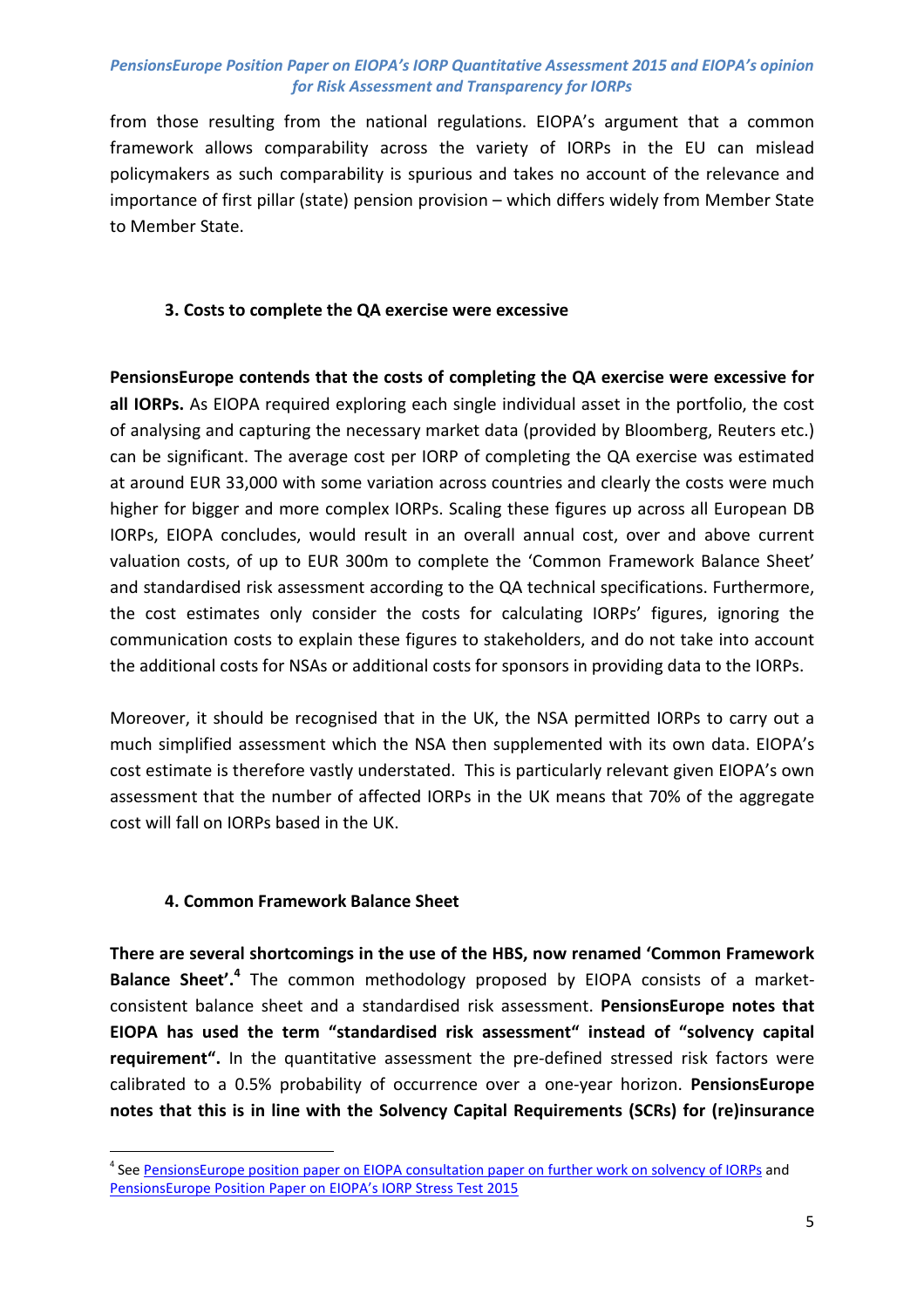undertakings which have to ensure that they have enough capital on their balance sheets to withstand a level of stress that is deemed likely to happen only once every 200 years. PensionsEurope finds that an alignment with the treatment of (re)insurers is inappropriate.

PensionsEurope finds that the 'Common Framework Balance Sheet' (HBS) suffers from severe practical problems. Indeed, the EIOPA's QIS study in 2012 showed that in practice IORPs faced great difficulties in providing accurate numbers in response to the technical specifications provided by EIOPA, if available at all. This is due to the unavailability of data requested by EIOPA<sup>5</sup> and the complexity of the methods used. These data might be e.g. market prices for long time horizons, standard deviations and correlations and missing market data like the prices for wage inflation, data from the balance sheet of the sponsoring companies, the P&L statement or the cash flow statement from sponsoring companies etc. The latter makes the 'Common Framework Balance Sheet' (HBS) very sensitive to model and parameter assumptions. It can result in the valuation of the 'Common Framework Balance Sheet' (HBS) changing by tens of percentage points depending on the assumptions used. Moreover, it is important to note that the option values as shown on the 'Common Framework Balance Sheet' (HBS) do not say anything about the expected values or the probabilities of future ex-post reductions and indexations. This could be misleading for participants.

# 5. QA shows that capital requirements would have significant negative impacts on IORPs, sponsors and members

IORPs were asked to value the balance sheet including all security and benefit adjustment mechanisms and calculate a solvency capital requirement in two baseline scenarios: one using the risk free discount rate to value liabilities ('Level A') and one using the expected return on assets to value liabilities ('Level B'). Based on the results of these two baseline scenarios, the reporting spreadsheet automatically derived the outcomes for the six examples of supervisory frameworks. These examples represented a broad range of possible uses of the 'Common Framework Balance Sheet' (HBS).

The results of the QA show that the examples 1-5, which use the 'Common Framework Balance Sheet' (HBS) to determine capital and funding requirements, lead to very different results in different member states and could have significant negative impacts on IORPs, sponsors and members. The negative impacts would also act as a drag on growth in the real economy. The differing results are mainly a consequence of the different national

l

<sup>&</sup>lt;sup>5</sup> The requested data is not ordinarily held as it is not needed for managing IORPs. Again, this highlights that EIOPA's assumption that IORPs are similar to insurers is wrong-headed.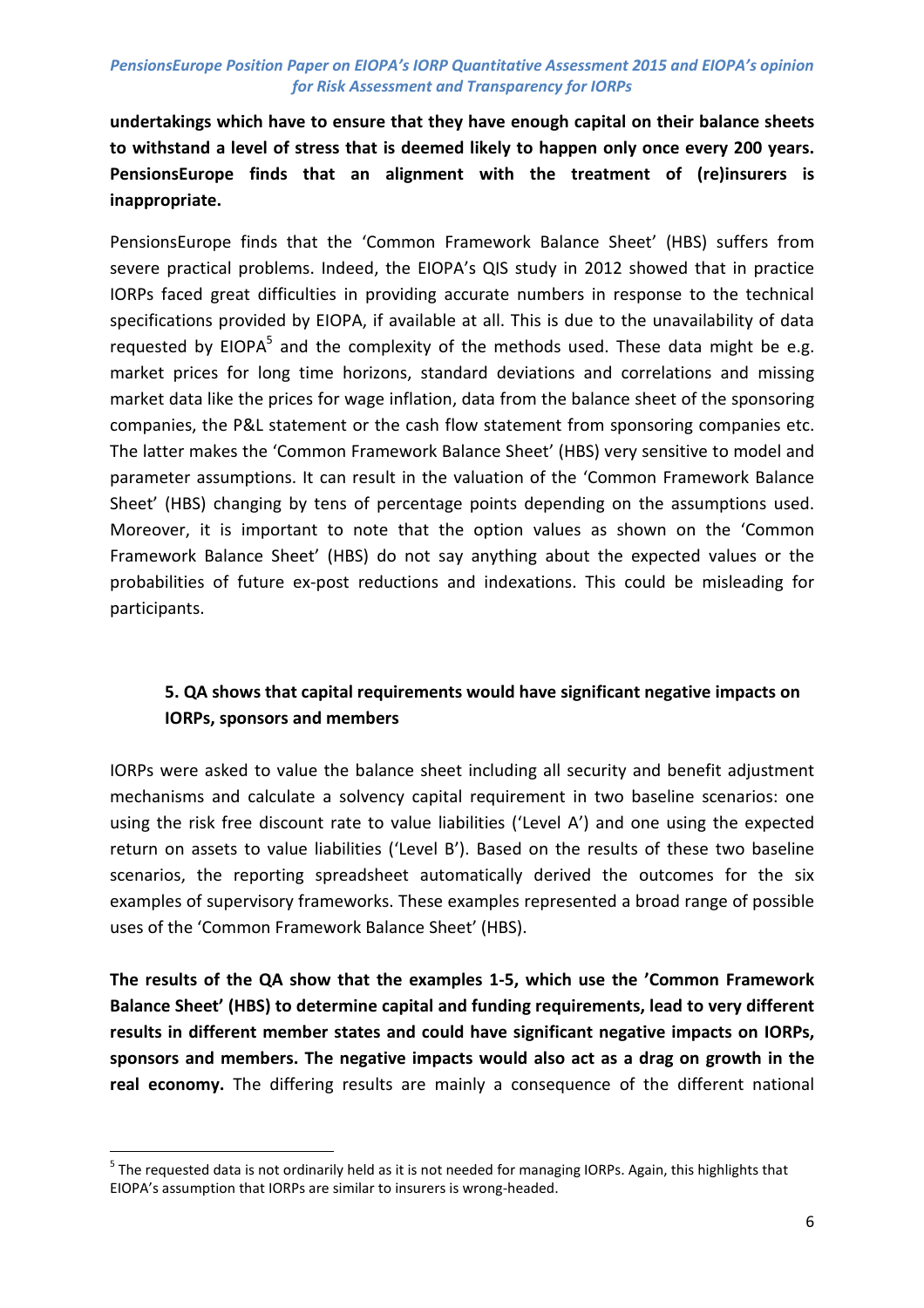funding requirements and security and benefit adjustment mechanisms available across member states.

PensionsEurope welcomes that EIOPA proposes to refrain at this point in time from introducing harmonised funding or capital requirements for IORPs at the EU level. As EIOPA states, a one-size fits-all regime would not be appropriate due to the (potential) significant negative impacts. Moreover, extensive transitional periods and transitional measures may be required, which could appropriately take into account the differences between member states' IORP systems. PensionsEurope is pleased that EIOPA has taken note of the concerns raised by us and by many other stakeholders. PensionsEurope stresses that an EU-wide basis for imposing additional capital requirements is detrimental for pension provision and the growth of the European economy. PensionsEurope welcomes the fact that EIOPA has recognised this.

#### 6. Alternative risk management studies

PensionsEurope agrees that risk management is essential for IORPs. IORPs already routinely and regularly carry out their own scenario analyses (e.g. Asset and Liability Management studies) and stress tests as part of their own risk management processes. As well as carrying out their own analyses, IORPS also are required to do so by their national supervisors. Policy adjustments or recovery plans usually have to be agreed with supervisors. Based on the stress tests, IORPs have an obligation to adjust their policy accordingly. Supervisors have to intervene when deemed necessary. The specifications and methodologies of national stress tests differ significantly from the 'Common Methodology' (HBS) used in EIOPA's stress test and QA exercise. It is doubtful whether the outcome of the 'Common Framework Balance Sheet' (HBS) will have any additional use to national financial assessments in the day-to-day supervisory practice. In fact, the opposite applies as these outcomes could lead to different and contradictory signals for IORPs and their stakeholders, and as a consequence, can also cause misunderstanding amongst the stakeholders (including participants) and the general public. This is for example due to the fact that the Common Framework Balance Sheet (HBS) only provides for 'snapshot' values on the necessarily historic balance sheet date, but does not say anything about future pension benefits.

In PensionsEurope's response<sup>6</sup> to the Consultation Paper on Further Work on Solvency of IORPs on 13 January 2015, we stated that other supervisory instruments could be used instead of the 'Common Framework Balance Sheet' (HBS): "Other instruments can for example consist of some sort of solvency projection (continuity analysis), ALM calculations

l 6

http://www.pensionseurope.eu/system/files/PensionsEurope%20final%20response%20EIOPA%20consultation %20solvency%20for%20IORPs%20-%2013-01-2015.pdf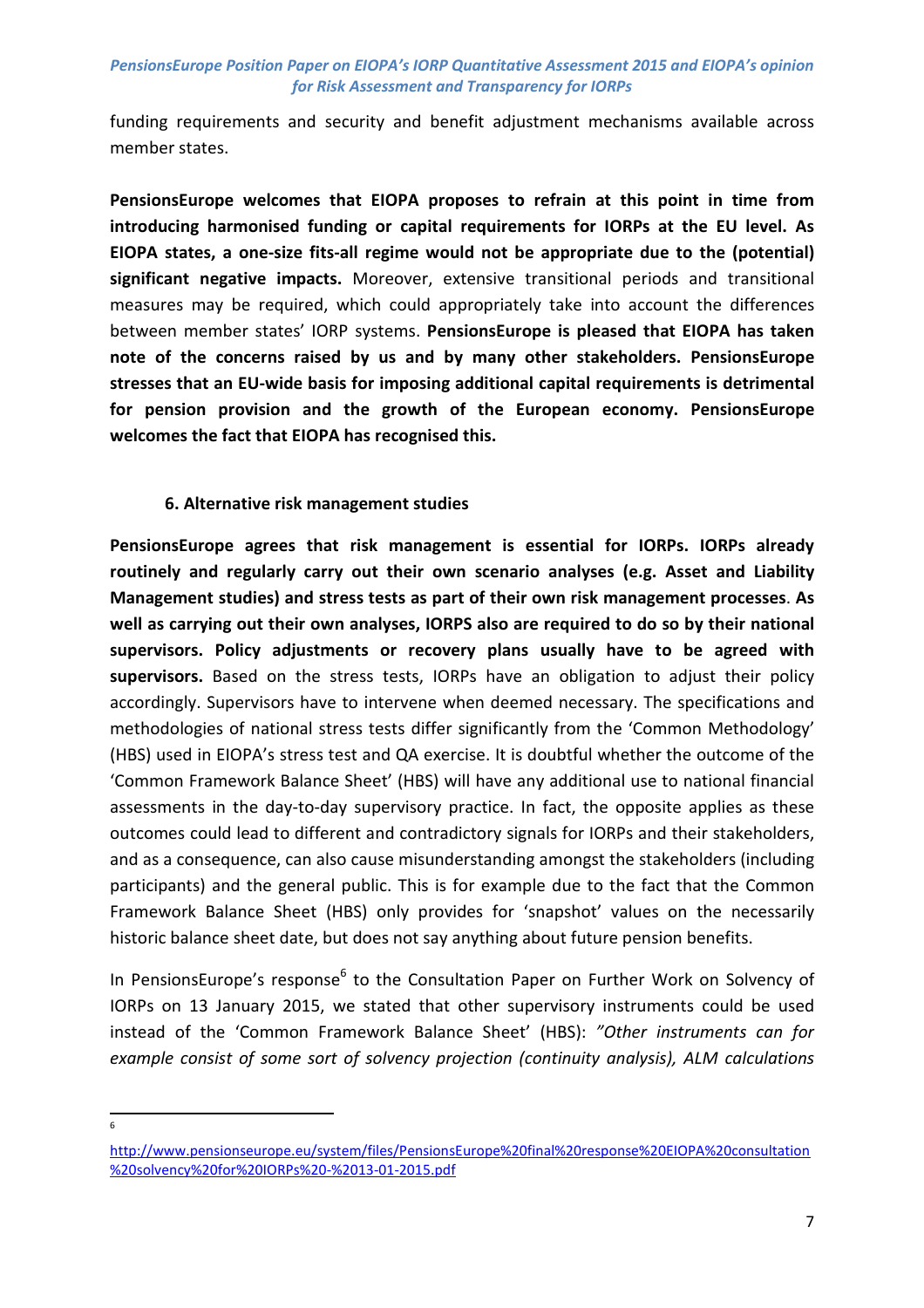…". These might serve the similar goals as EIOPA asserts for the 'Common Methodology', but have the advantages of:

- i. lower complexity;
- ii. lower costs;
- iii. less model uncertainty;
- iv. can be better tailored to national law and specifics.

Moreover, smaller and medium-sized IORPs in the EU are much more likely to be able to make use of these measures; not least because of their lower cost.

Enforced mark-to-market valuation could create, in many countries, inappropriate "steering responses" from IORPs. They would deviate from national supervisory regimes and lead to short-term and pro-cyclical investment behaviour, which would:

- be detrimental for the investment returns;
- introduce systemic risks to the EU financial markets;
- harm the EU economy growth prospects.

An ALM analysis, already done on a regular basis by IORPs in many countries anyway, includes future projections and provides information about the potential impact on the (future) pensionable income and contributions of members and beneficiaries. It allows for an analysis of what happens after a shock in both high return and low return scenarios. Moreover, it provides metrics (such as expected impact and impact in a 'bad weather' scenario over multiple time horizons) that give insight into the consequences of a shock. Such ALM analyses would take all the country specific aspects and rules for IORPs fully into account. Therefore, developing a true 'harmonised' framework for such an exercise seems impossible.

PensionsEurope is willing to further elaborate on the shortcomings of the Common Framework Balance Sheet (HBS) and have a constructive dialogue on these shortcomings. However, PensionsEurope does not see any benefit from EIOPA continuing to work on the HBS model or any other similar 'Common Methodology' or use them in EIOPA's IORP stress tests. Taking into account the fact that second pillar pensions are:

- i. built on a foundation of national social, labour and tax law, and;
- ii. integrated with first pillar (State) pension provision; which varies markedly from country to country.

The use of the 'Common Framework Balance Sheet (HBS)' is not practically possible other than at a purely cosmetic level. If EIOPA intends to do so i.e. via a 'Common Methodology', then it should only propose principles-based guidelines to be used on a voluntary basis that respect the diversity of the European pension landscape and are in line with the national supervisory regimes. Furthermore, the IORP II Directive stresses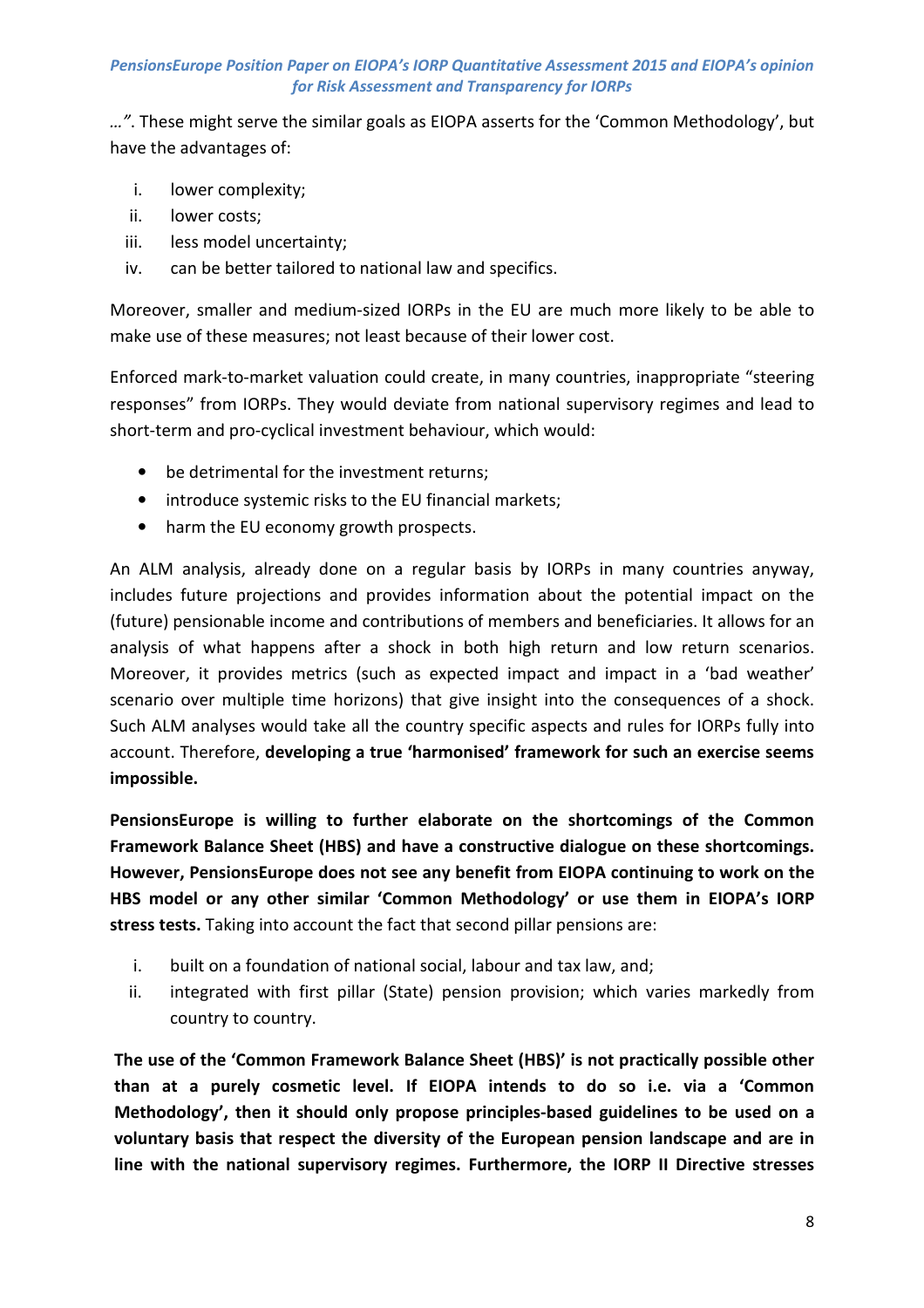that the further development at the EU level of solvency models, such as the holistic balance sheet (HBS), is not realistic in practical terms and not effective in terms of costs and benefits, particularly given the diversity of IORPs within and across Member States. No quantitative capital requirements - such as Solvency II or HBS models derived therefrom - should therefore be developed at the EU level with regard to IORPs, as they could potentially decrease the willingness of employers to provide occupational pension schemes. PensionsEurope calls for policymakers and EIOPA to respect this. Now it is time for a period of legislative calm to which former Commissioner Jonathan Hill also referred in his speech<sup>7</sup> in PensionsEurope's Conference on 23 June 2016 in order that pension funds can concentrate on delivering adequate, safe and affordable pensions and retirement provisions for their members and beneficiaries.

#### 7. EIOPA's proposal to disclose the results to the public

PensionsEurope regrets that EIOPA proposes to disclose the results of the common framework to the public. EIOPA's Consultation Paper on Further work on Solvency of IORPs<sup>8</sup> shows that the value for the sponsor support highly depends on the assumptions and the methodology used to value the sponsor support. This makes the values for the sponsor support very artificial. This might become an even bigger issue when the results of the common framework are disclosed publicly, as in doing so this artificial value of the sponsor support will impact the capital market value of the sponsoring undertaking.

 7 See Speech by Commissioner Jonathan Hill at the PensionsEurope's Conference 2016

<sup>&</sup>lt;sup>8</sup> See Table 4.2 on page 77 of <u>EIOPA's Consultation Paper on Further Work on Solvency of IORPs</u>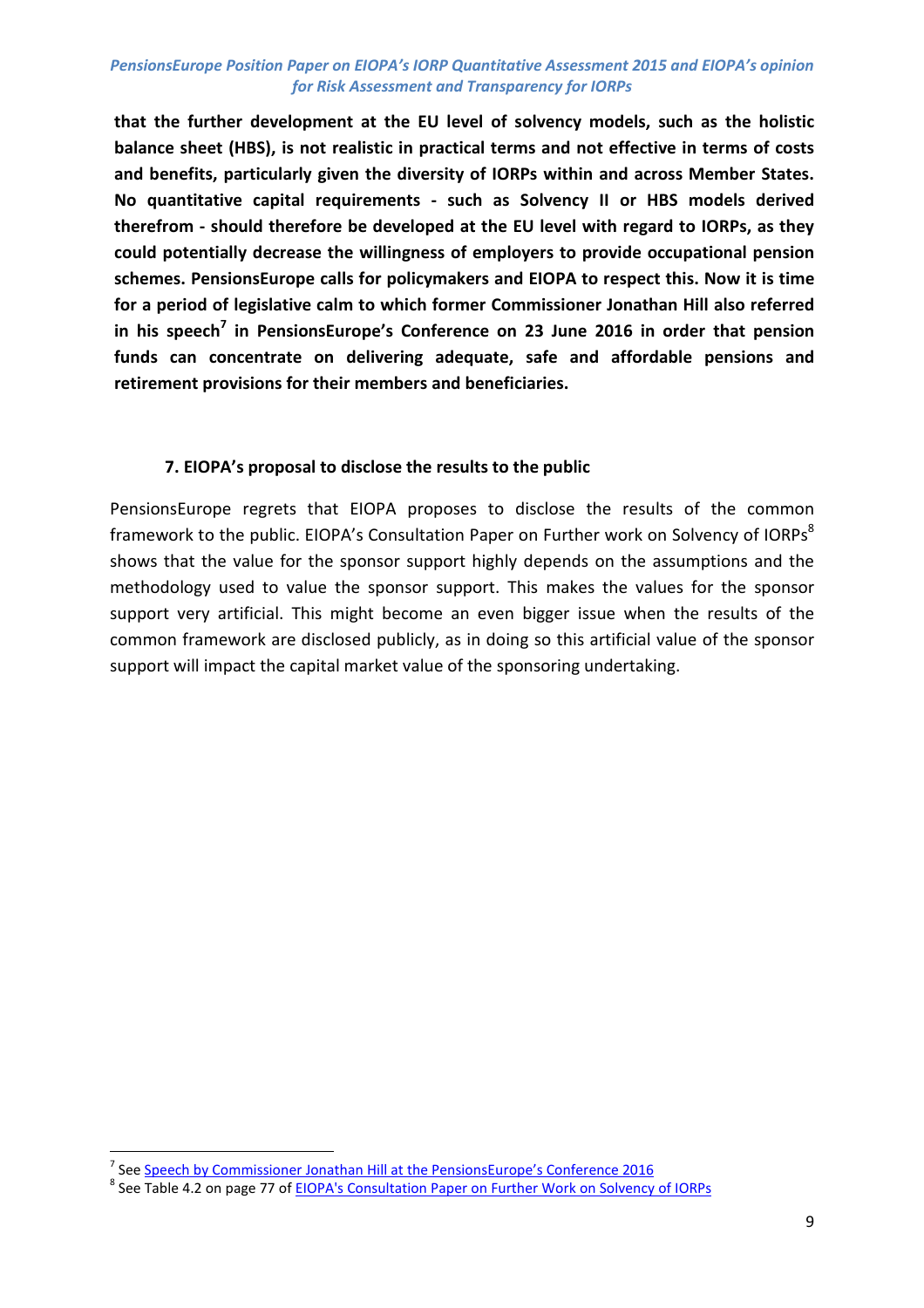# Annex

PensionsEurope notes that IORPs identified:

- 1. Many difficulties in calculating the figures on the holistic balance sheet, such as:
	- The valuation of deferred tax assets and liabilities;
	- The required, detailed breakdown of the investment portfolio;
	- The valuation of mixed benefits/for-profit benefits/surplus sharing benefits;
	- High level of (expensive) expert judgement required for the assumptions underlying stochastic valuations;
	- Difficulty in performing stochastic valuation of non-unconditional benefits over the entire duration of pension obligations;
	- Understanding the assumptions to be used for the valuation of liabilities and particularly whether the provided curves were spot or forward rates;
	- The definition of "benefits and contributions to be included in cash flows" is not clear with respect to whether future contributions should be included when specific risks can be hedged, but when future contributions cannot be rejected;
	- The use of multiple discount curves: market risk-free interest rate curve, national risk-free interest rate curve and EIOPA interest rate curve;
	- Categorising pension obligations in pure conditional, mixed and pure discretionary benefits;
	- Projection of plan member option to choose lump sum instead of annuity;
	- Multiple ways of trying to place a single number on the value of sponsor support, which is, in any case, only a snapshot. Moreover, EIOPA has also not been able to suggest any way to carry out a meaningful valuation of sponsor support where a single employer sponsors multiple IORPs or multiple sponsors participate in a single IORP;
	- Whilst a 'formula' can, of course, be developed to place a single number on the value of sponsor support this is only spuriously objective; and the only thing that can genuinely be known is that whatever number is produced is wrong.
- 2. Several elements of the 'Common Framework Balance Sheet' (HBS) that do not properly take into account the IORPs' specificities, such as:
	- The specified methods to value technical provisions do not match the needs of IORPs since national frameworks are different and the relative importance of IORPs in comparison to State (first pillar) pension provision varies enormously between the Member States;
	- Several issues with the risk free interest rate, such as:
		- $\circ$  Valuing liabilities using the risk free interest rate results in a level of technical provisions which is too high when the IORP applies cash flow matching of liabilities through an LDI approach;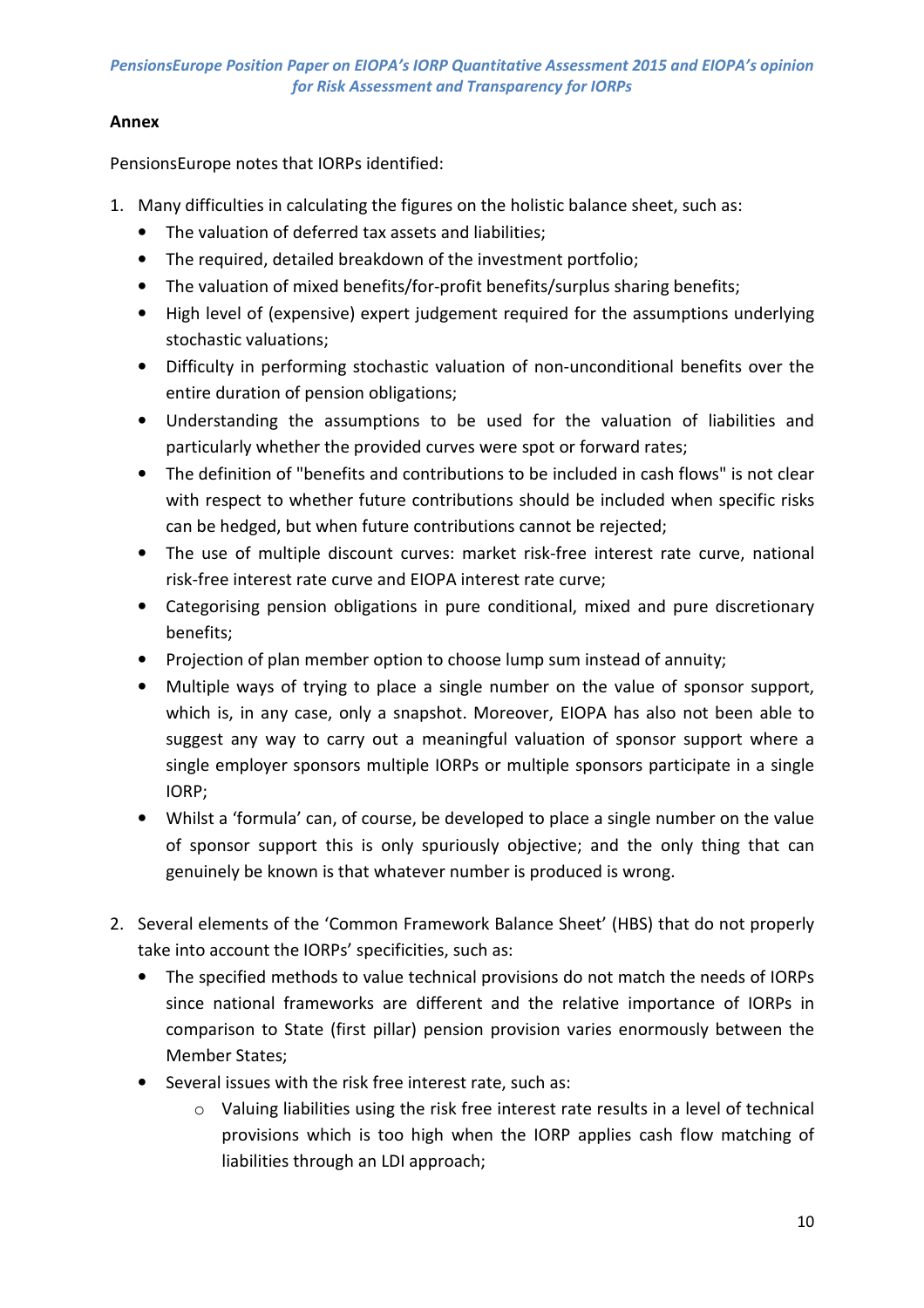- $\circ$  The basic risk-free interest rate curve does not reflect the appropriate risk free curve;
- $\circ$  Market valuation of assets and liabilities using the risk-free interest rate swap curve conflicts with the national framework, which is relevant for the IORP's financial policy and strategy.
- 3. Several challenges related to SCRs when calculating the figures on the 'Common Framework Balance Sheet' (HBS), such as:
	- The SCR is very complex and still requires the calculation of many stressed balance sheets, even when the balancing item approach is applied;
	- Applying a look-through approach and structuring the input data for the calculation of the SCR (sub-)modules;
	- It is challenging to understand the concept of and determine the loss-absorbing capacity in the SCR calculation, especially in relation to the loss-absorbency of technical provisions;
	- The projection of cash flows for fixed-income assets to evaluate the SCR for interest rate risk;
	- Difficult to understand how to evaluate the SCR for counterparty default risk for cash and deposits at bank;
	- The appropriate modelling of financial derivatives in the SCR calculation;
	- IORPs also pointed out that the establishment of a one-year SCR based on a marketconsistent balance sheet results in short-term steering signals for IORPs' management, which are inconsistent with the long-term nature of occupational pension provision.
- 4. A multitude of difficulties related to assessing the value of sponsor support when calculating the figures on the holistic balance sheet, such as:
	- Understanding the criteria for applying the balancing item approach to the valuation of sponsor support;
	- Valuing sponsor support and in particular determining the financial strength of the sponsor (maximum sponsor support, sponsor default risk), especially for multiemployer IORPs (in four years of technical analysis, EIOPA has not proposed any meaningful suggestions as to how multi-employer sponsors or multi-IORP sponsored arrangements can be accommodated);
	- Level of judgement needed for making projections of the sponsor's future cash flows in order to establish its financial strength;
	- The access to and availability of financial reporting data of the sponsor, especially in the case of multi-employer IORPs;
	- In addition, IORPs stated that the approach to value sponsor support and maximum sponsor support does not reflect the complex and dynamic nature of sponsor support and its specific characteristics – particularly in relation to complex group